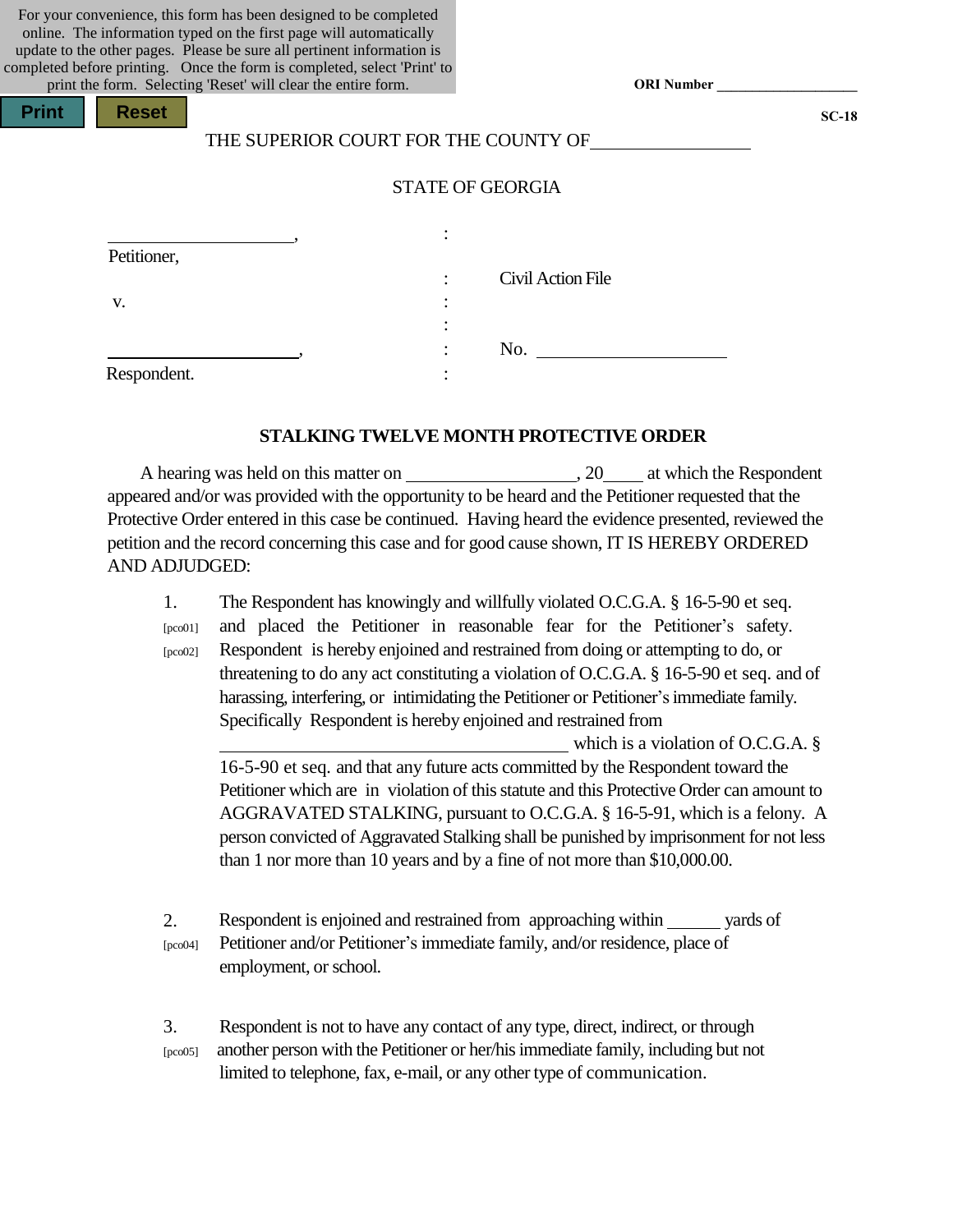#### CIVIL ACTION FILE NO.

- 4. That these proceedings be filed in the office of the Clerk of this Court.
- 5. This Ordershall remain in effect for up to twelve (12) monthsfrom this date. This Order expires on  $\_\_\_\_\_\_\$ , 20 $\_\_\_\_\_\$
- 6. That this Order appliesin every county throughout the state and it shall be the duty of every court and every law enforcement official to enforce and carry out the provisions of this Order pursuant to O.C.G.A. §§ 16-5-94 (e) and 19-13-4 (d). Law enforcement may use their arrest powers pursuant to O.C.G.A. §§ 16-5-91 and 17-4-20 to enforce the terms of this Order.
- 7. That this Court determined that it had jurisdiction over the parties and the subject matter under the laws of the State of Georgia and Respondent received reasonable notice and had the opportunity to be heard before this Order was issued sufficient to protect the Respondent's due process rights and this Order shall be presumed valid and pursuant to 18 U.S.C. § 2265(a) shall be accorded **full faith and credit** by any other state or local jurisdiction and shall be enforced as if an Order of the enforcing state or jurisdiction.

## *ONLY THE FOLLOWING THAT ARE INITIALED BY THE JUDGE SHALL APPLY:*

- 8. Respondent is to receive appropriate psychiatric or psychological services.
- 9. Petitioner is awarded costs and attorney fees in the amount of \$ .
- 10. [pco07] Petitioner/protected party is either a spouse, former spouse, parent of a common child, child of Petitioner, child of Respondent, cohabitates or has cohabited with Respondent and qualifies for 18 U.S.C. § 922(g)

SO ORDERED this  $\qquad \qquad$  day of  $\qquad \qquad$ , 20  $\qquad$ .

JUDGE, SUPERIOR COURT **County** 

Print or stamp Judge's name

**Violation of the above Order may be punishable by arrest.**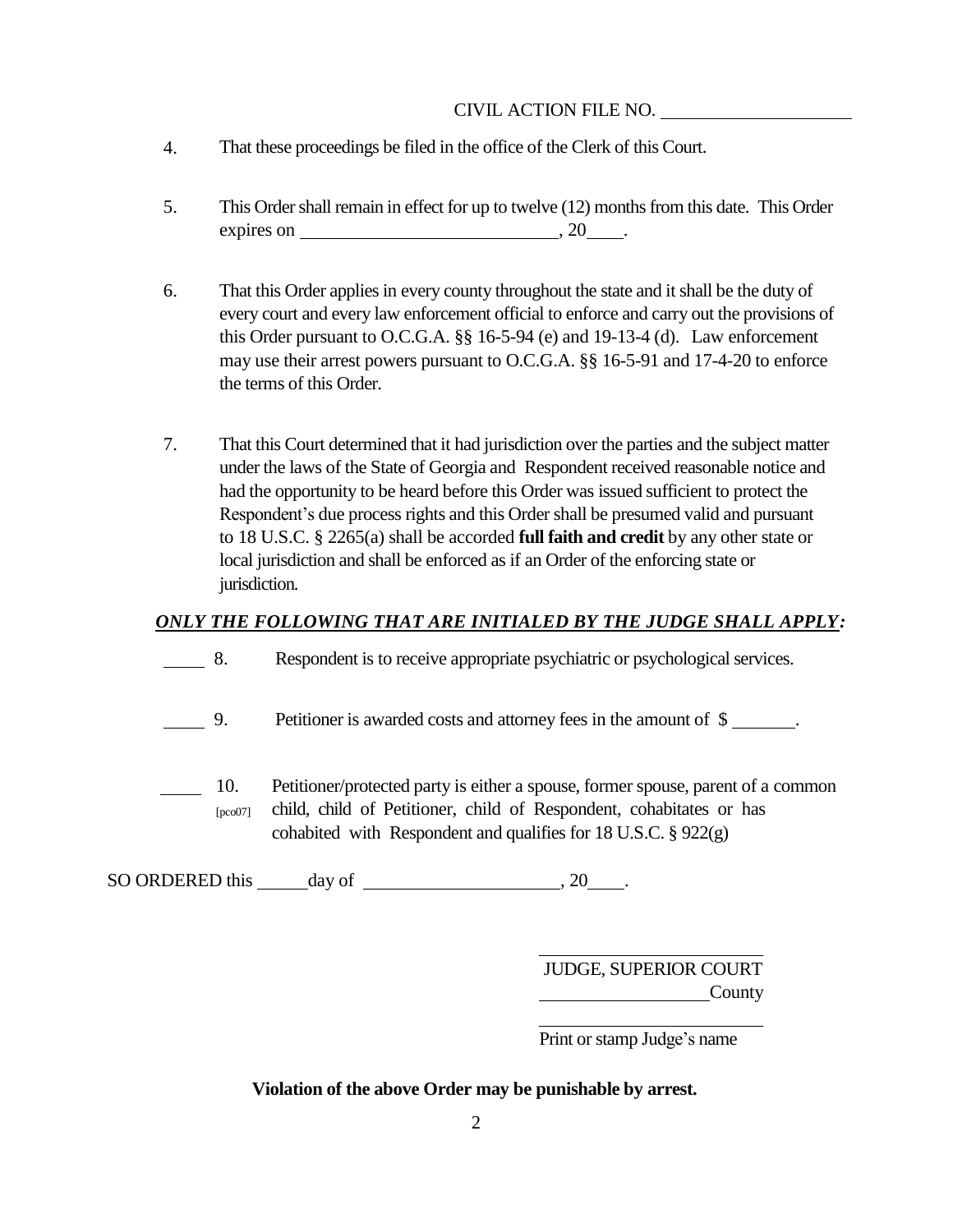| <b>NOTICE TO RESPONDENT</b> |  |
|-----------------------------|--|
|-----------------------------|--|

- **1. Violation of this Order may result in immediate arrest and criminal prosecution that may result in jail time and/or fines and/or may subject you to prosecution and penalties for contempt of court.**
- **2. This Order shall remain in effect unless specifically superseded by a subsequent Order signed and filed, by operation of law, or by Order of dismissal, whichever occurs first. Only this Court can void, modify or dismiss this Order. Either party may ask this Court to change or dismiss this Order.**
- **3. If after a hearing, of which the Respondent received notice and opportunity to participate, a protective order is issued which restrains Respondent from harassing, stalking or threatening an intimate partner, Respondent is prohibited from possessing, receiving, or transporting a firearm or ammunition which has been shipped or transported in interstate or foreign commerce for the duration of the Order. 18 U.S.C. § 922(g).**
- **4. A person commits the offense of Aggravated Stalking when such person, in violation of a temporary or permanent protective Order prohibiting this behavior follows, places under surveillance, or contacts another person on public or private property for the purpose of harassing and intimidating the other person. This activity can subject the Respondent to arrest and prosecution for Felony Aggravated Stalking, which carries penalties of imprisonment.**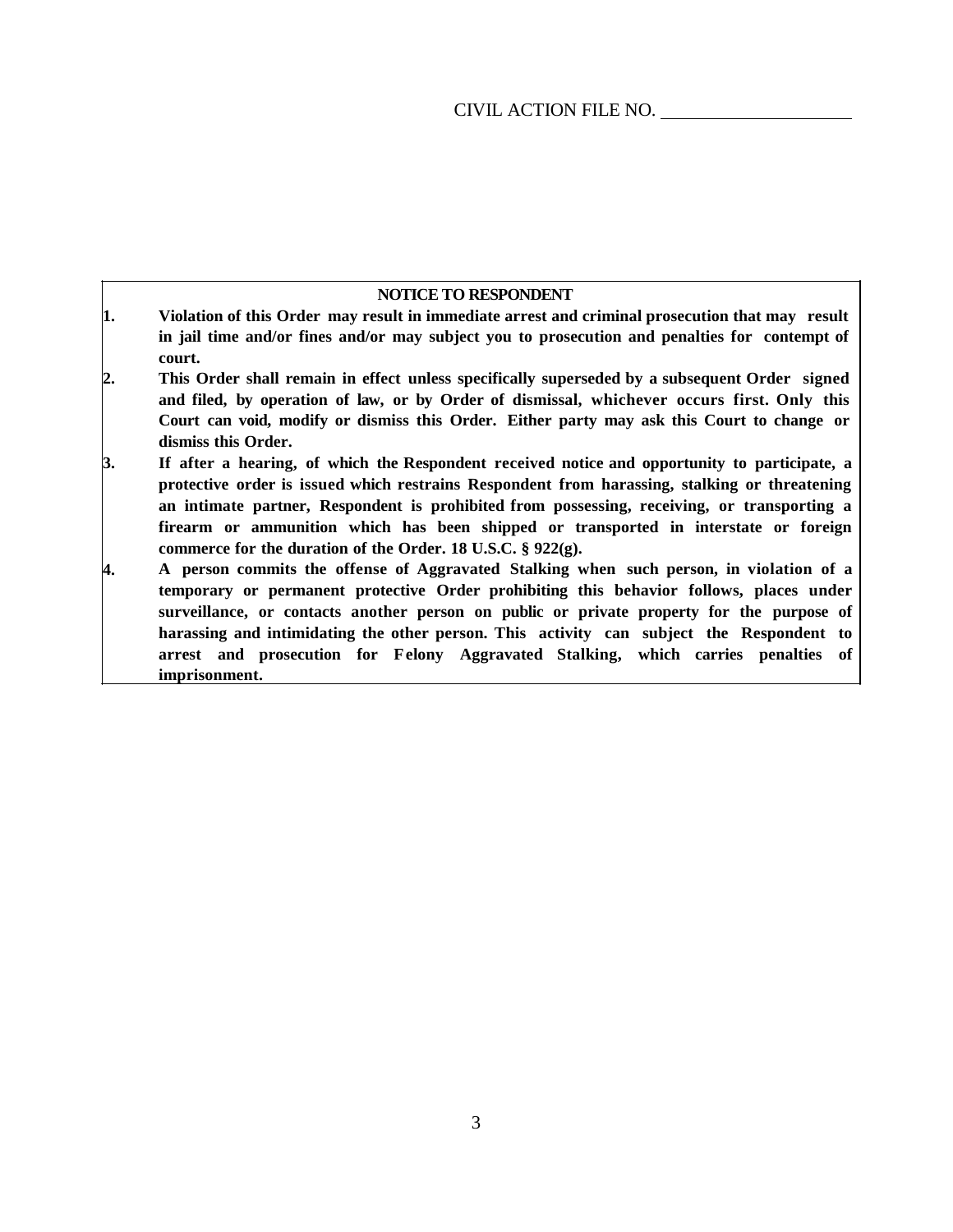## CIVIL ACTION FILE NO.

Pursuant to O.C.G.A. § 19-13-3, Petitioner assisted by Name: \_\_\_\_\_\_\_\_\_\_\_\_\_\_\_\_\_\_\_\_\_\_\_\_\_\_\_\_\_\_

Address: \_\_\_\_\_\_\_\_\_\_\_\_\_\_\_\_\_\_\_\_\_\_\_\_\_\_\_\_

Phone: \_\_\_\_\_\_\_\_\_\_\_\_\_\_\_\_\_\_\_\_\_\_\_\_\_\_\_\_\_\_

 $\mathcal{L}_\text{max} = \frac{1}{2} \sum_{i=1}^{n} \frac{1}{2} \sum_{i=1}^{n} \frac{1}{2} \sum_{i=1}^{n} \frac{1}{2} \sum_{i=1}^{n} \frac{1}{2} \sum_{i=1}^{n} \frac{1}{2} \sum_{i=1}^{n} \frac{1}{2} \sum_{i=1}^{n} \frac{1}{2} \sum_{i=1}^{n} \frac{1}{2} \sum_{i=1}^{n} \frac{1}{2} \sum_{i=1}^{n} \frac{1}{2} \sum_{i=1}^{n} \frac{1}{2} \sum_{i=1}^{n} \frac{1$ 

Note to Judges: This form is promulgated as a Uniform Superior Court Rule under the auspices of O.C.G.A. § 19-13-53. To order a specific provision, please initial in the space provided. The court should delete or otherwise make inoperative any provision in the standardized form which is not supported by the evidence in the case and in order to comply with the court´s application of the law and facts to an individual case.